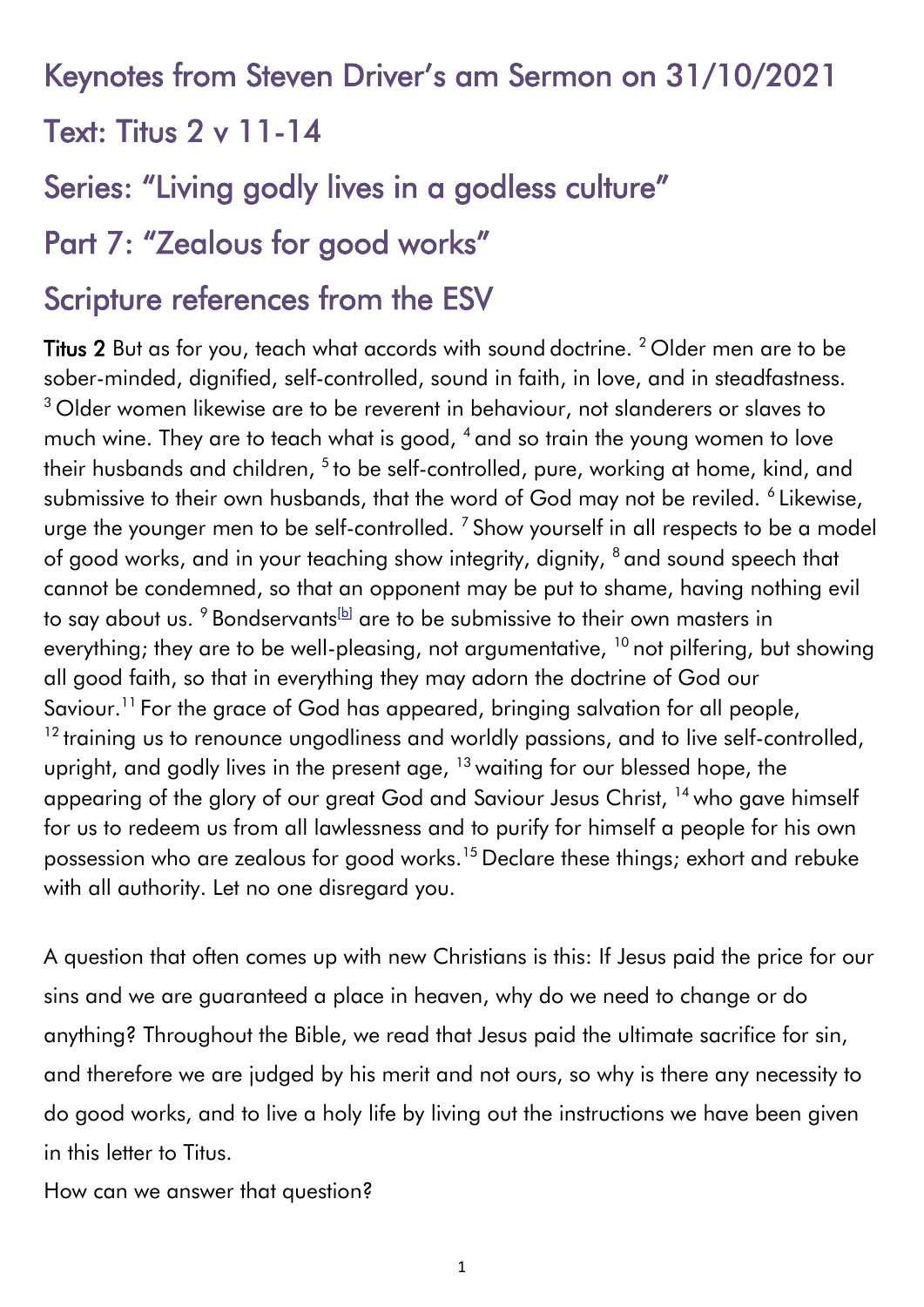At times it might sound as if Paul is teaching the same doctrine as the empty talkers and deceivers he refers to in Titus 1:10 (see p4). Those men were teaching a legalistic faith by works equation, rather than basing their instructions on a real faith in Jesus. They told people they must do the good works spelt out by men so that they could earn their way into the kingdom of heaven.

It is easy for us to think this way too. We may think that God cannot like us very much at the moment because:

- We haven't done some particular thing and have failed to fix some area of our life or
- We have thought wrongful thoughts and only done a little of something we should have done more of

These ideas come from a philosophy that is rooted in faith by works, leading us to be fearful of God and anxious to appease him.

Our culture lives by this philosophy too. It tells us the lie that people who follow the way of the world are the free ones and Christians are imprisoned by rules. Yet if you look at what is being called 'cancel culture', you will quickly realise that if you don't conform and act in line with what culture currently says, then you are likely to find yourself on the outside looking in. It is legalistic and essentially faith by works where culture is concerned. The motivation to conform in this is also fear, and indeed the world we live in seems to be defined by fear.

The options seem to be fear of God or fear of man,

yet Jesus tells us 'I came that they may have life and have it abundantly (John 10:10). In Titus 2:11-14 (above), Paul shows us that we can live a life that is truly transformed from both those options. This new life is zealous for good works, not out of fear and a need to conform, but out of what we have received and will receive in God – his appeared grace and his appearing glory.

#### 1. God's appeared grace

God's grace has always existed, and everything he does is planned. His love, kindness and goodness are seen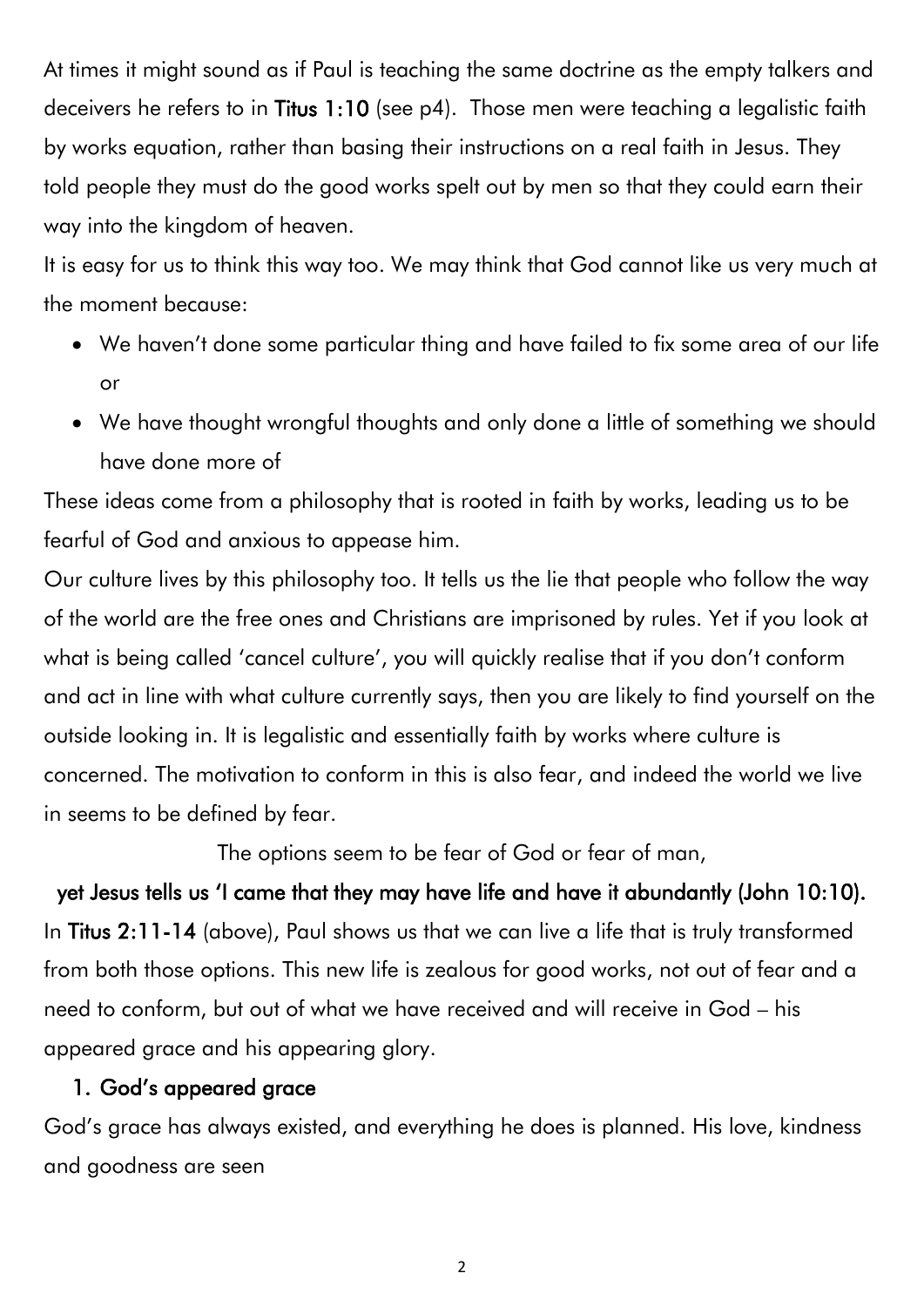throughout creation in every single moment. It is only by his grace that we have breath in our lungs today, and he

extends that common grace even to those who reject him. This God of grace, who has always been in existence, has now appeared (v11 above). Paul shows us that this grace is doing two things.

#### a) Grace transforms us

Paul is inviting us to look back to the physical appearance of God on earth, in the form of Jesus. The living embodiment of God's grace on earth, God's grace incarnate, has brought about salvation for all people, so that everyone can hear about it. Because God's grace has always existed, we can know that this plan of salvation has also always existed.

- God's grace, from before time began, made a way in which salvation from the punishment of sin could be made possible for all people, though not all will put their trust in Jesus.
- This way of salvation involved the shedding of Jesus' blood on the cross as he took the punishment for our sin, dying in our place
- The power of sin over all who put their trust in him also died with him there.

He has done it all! For those of us who have put our trust in him, he has paid the price for us so that we can be:

- Truly free from all lawlessness and all ungodliness
- Truly free from worldly passions and the control of this world

Hence, we are free from fear and the need to conform because he has purified us and given us a new heart of flesh instead of a heart of stone, as God promised (Ezekiel 36:26 see p4). He has given us life and made us his precious possession, as he planned all along and has pointed to throughout history.

Living as a Christian has nothing to do with what our works achieve.

It is God who has saved us, who calls us to himself, who has redeemed us through

Jesus.

#### Grace transforms us

but grace doesn't just leave us to it!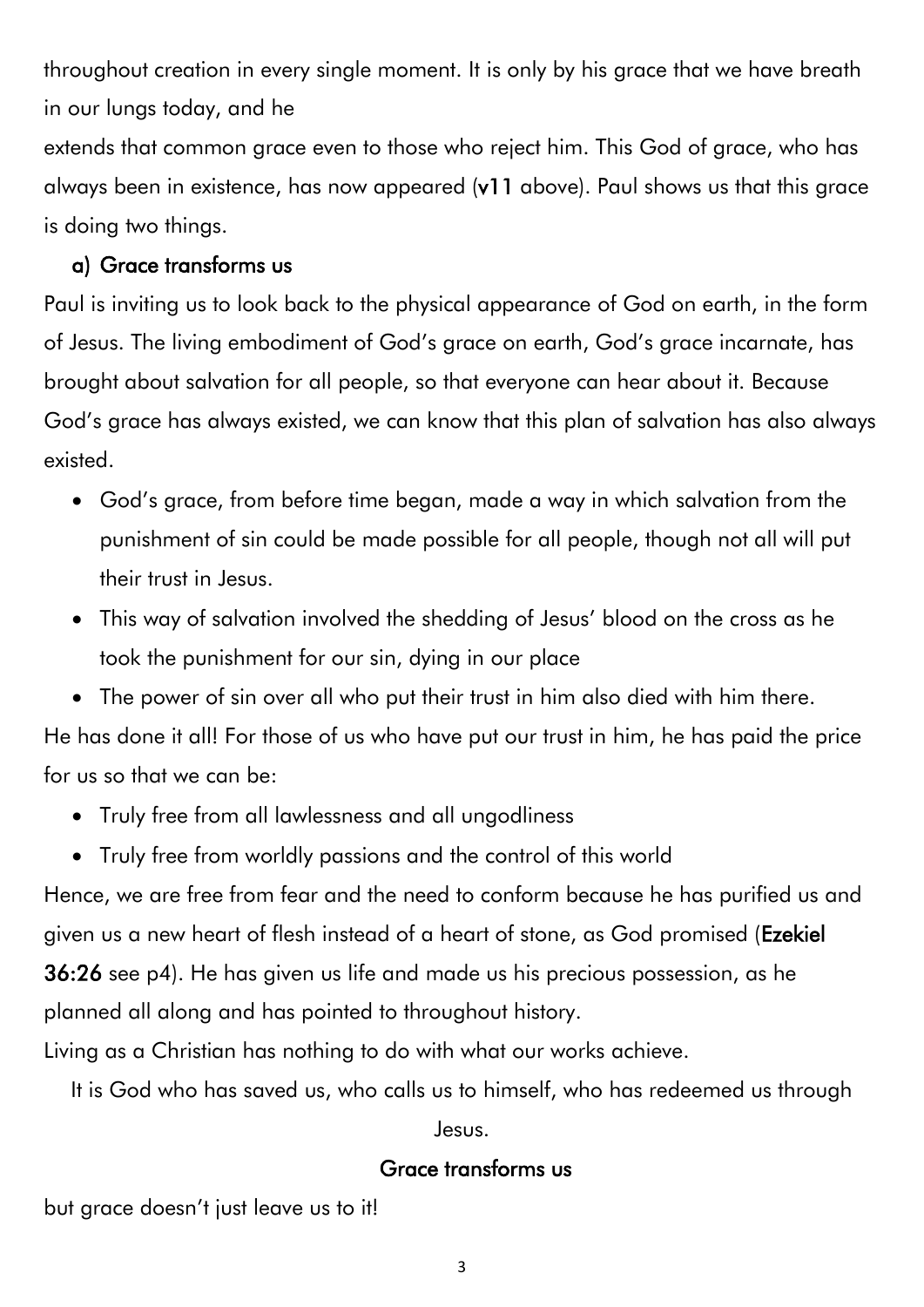#### b) Grace also trains us

We have a new heart but our body has to be trained to use it! Though we have been justified by the blood of Christ and freed from the slavery of sin, becoming Christ's possession, we are not yet living perfect lives. At the moment, we don't know how to use this new heart. We are not able to fully enjoy it and so we are not able to fully enjoy God.

- Our actions don't make us Christians or make us more of a Christian for our union with God is all his work.
- Our actions do make a difference to our enjoyment of God for our communion (our enjoyment of our union with God) involves a two-way relationship (Tim Chester – Enjoying God)

The grace that saves undertakes our training so we can enjoy our salvation now.

### Grace is challenging us to live godly lives, not through fear and conformity, but for the enjoyment of what we have gained in Christ.

As promised in Jeremiah 31:33-34 (see p4) the grace of God writes on our hearts, so that we can know how to enjoy him, his creation and each other all the more. Every time we open the word of God, his Spirit is writing that truth on to our hearts and minds. He is training our bodies to use our new hearts.

- We are learning to say no to ungodliness because we want to say yes to godliness
- We are learning to give up self-centredness in favour of self-control.

What motivates us to keep going with that training?

Having looked back to what has already appeared, how it transforms and trains us, Paul now asks us to do something

that seems physically impossible – to look back to when grace appeared and at the same time to look forward to:

#### 2. God's appearing glory

When we think of training, we generally think of putting in the work to achieve the goal we're aiming for, whether it be physical or mental. How will we grow in godliness and learn to say no to worldly passions? How are we trained and what is our motive for it? Paul tells us that this is not like our human understanding of training. It comes by: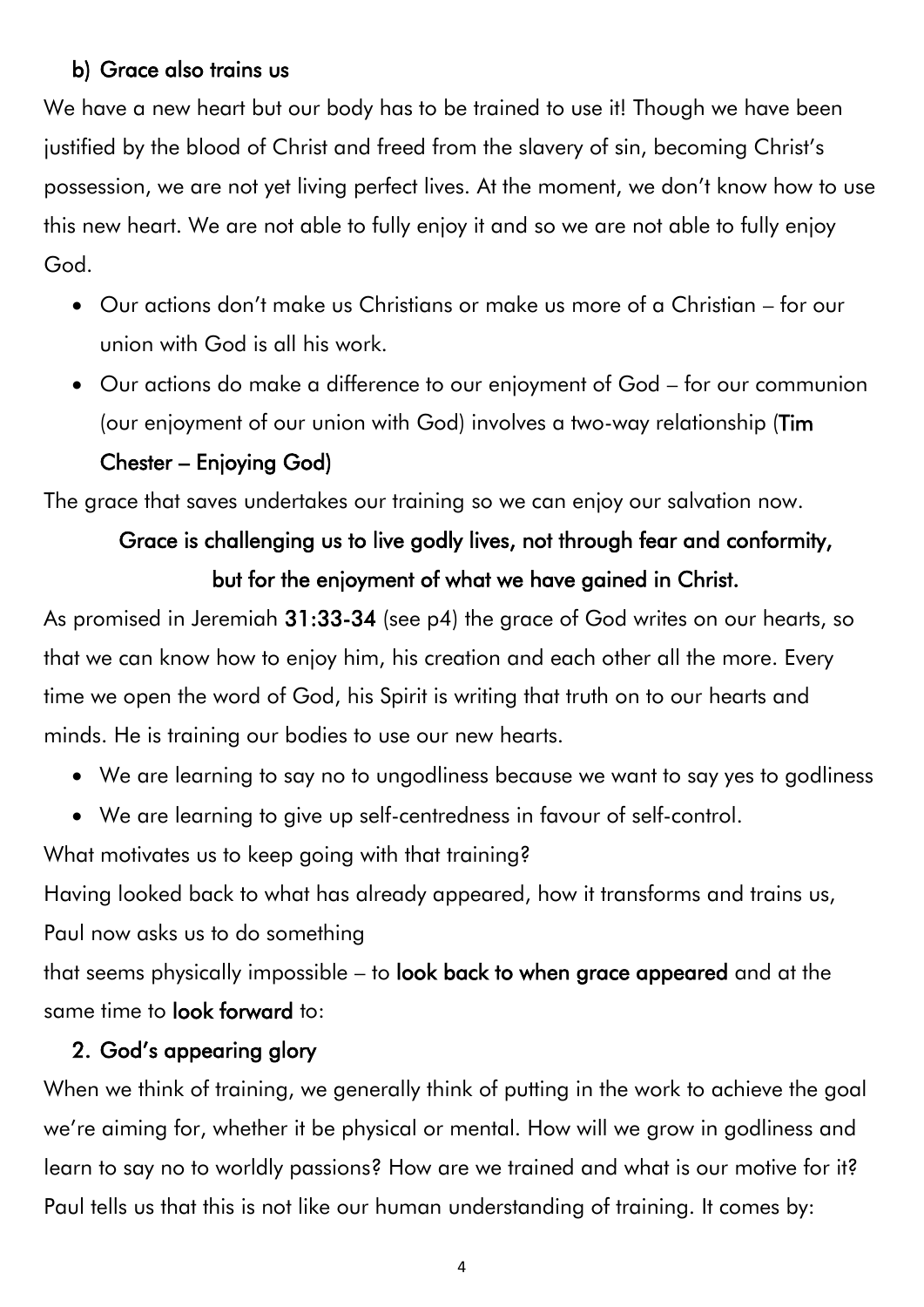- a) Waiting the way God trains and motivates his people is by waiting. We are called to be in a posture of waiting, not doing. The Christian life comes from a place of waiting …
- b) In the blessed hope Paul underlines for us the sheer joy to be found in this hope by calling it blessed. This hope is unlike any other hope you will come across – it is the object of certain joyous supreme everlasting hope. Peter calls it a living hope (1 Peter 1:3 see p4)
- c) Of the glory of Jesus- we are to be in a posture of waiting for the blessed hope of the glory of God appearing, as the Saviour, Jesus Christ, returns. Then we shall see him as he truly is, in all his fullness as he finishes his salvation work.

When Jesus first came, we got glimmers of God's glory, but when he returns we will see the whole picture. Jesus will complete his work in us and we will be so overcome by his glory that our bodies and hearts will be completely as one. He will take us and hold us as his precious possession. We will live in the glorious new creation, dwelling with our God with every day better than the previous one. We will be fully redeemed. When we wait in that blessed hope, the glorious return of Jesus, it creates in us a zealousness for good works. We want to start living the truth we have found in him now.

#### Grace transforms and trains – glory motivates

In any difficult situation, a Christian motivated by the glory of Jesus will want to deal with it in a way that reflects what they have received and will receive in Christ. They will ask other Christians to pray for them, they will read the word and allow grace to train them. God has transformed us for training by his word and we are motivated to keep coming back to it, and to live it out. Regular time to be with God is vital.

# God's appeared grace transforms and trains us as he has begun his saving work in us,

and his appearing glory, completing his saving work, motivates us to live it out. That is why Paul can give instructions on how to live. This way of life is not rooted in legalism, fear or conformity. It is rooted completely in the saving work that Jesus started and will complete. Until then, we get the joy of living out a life now that reflects both aspects. When we live that life which truly adorns the sound doctrine of our God and

5